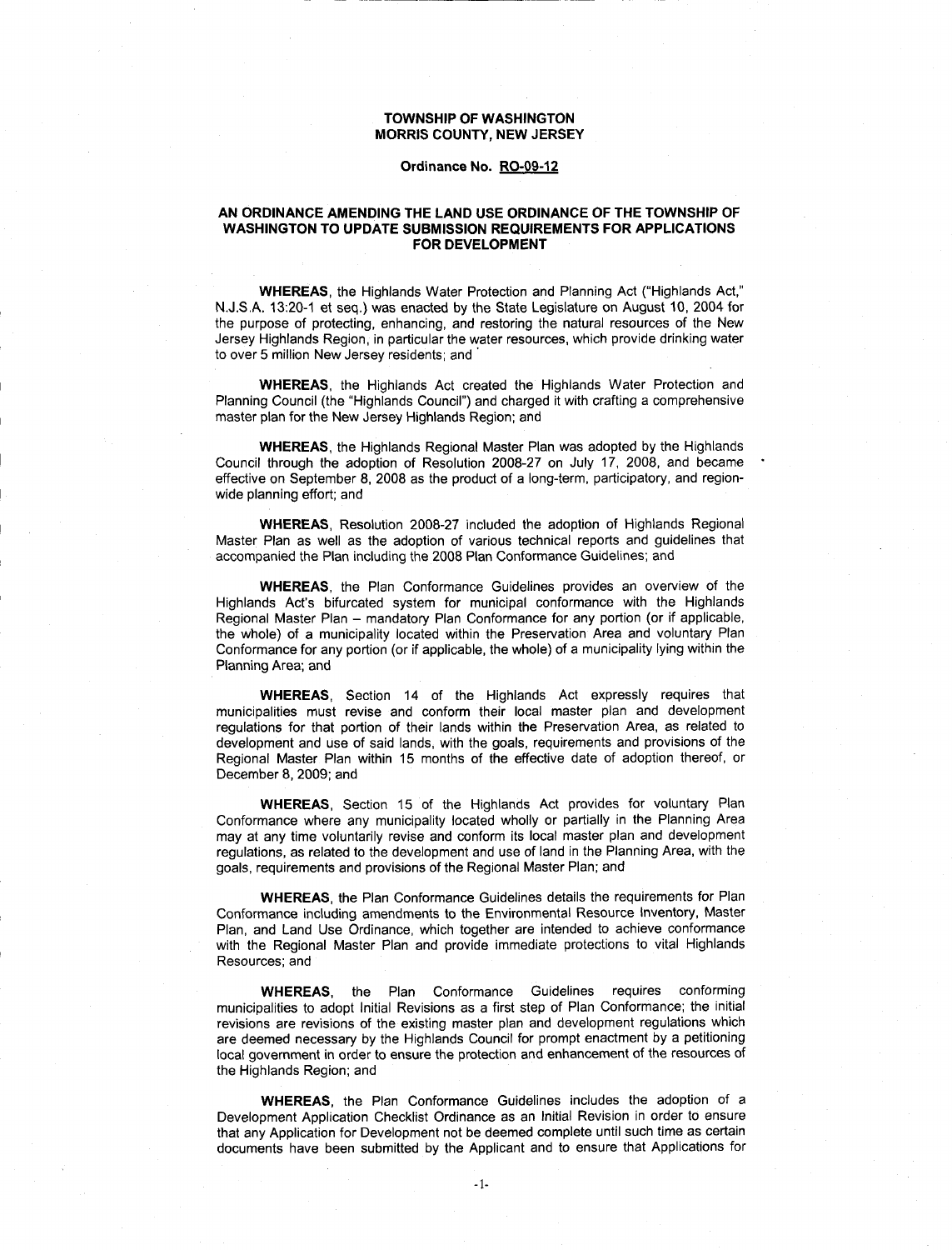Development are consistent or revised to be consistent with the Regional Master Plan and

WHEREAS, the Township of Washington is located in the Highlands Region with lands lying within both the Preservation Area and the Planning Area as defined by section 7 of the Highlands Act; and

WHEREAS, the Governing Body of the Township of Washington has, on behalf of the municipality, petitioned the Highlands Council for Plan Conformance with respect to Township of Washington lands located within both the Planning Area portion and the Preservation Area portion of the Highlands Region; and

WHEREAS, the Petition filed with the Highlands Council contains proposed amendments to the municipal planning program, including amendments to the Environmental Resource Inventory, Master Plan, and Land Use Ordinance, which together are intended to achieve conformance with the Regional Master Plan and provide immediate protections to vital Highlands Resources located within the Township of Washington; and

WHEREAS, the Governing Body finds that the proposed changes to the municipal planning program are of broad and significant effect, are vital to the protection of the Highlands resources of the municipal Highlands Area, and are compelling to the interests and general welfare of the community; and

WHEREAS, the Governing Body recognizes that the formal municipal adoption of each component of the revised planning program must take place, in sequential order in accordance with all statutory requirements involving public hearings and deliberation by the Planning Board, and Governing Body; a process that will require an additional undetermined period of time; and

WHEREAS, the Governing Body is aware that lands within the Planning Area are<br>not regulated by the New Jersey Department of Environmental Protection's Preservation of each component of the revised planning program must take place, in sequential order<br>in accordance with all statutory requirements, involving public hearings and deliberation<br>by the Planning Board, and Governing Body; a Management Plans and Water Allocation Permits would remain without the full suite of Highlands Regional Master Plan protections during the interim period between the date of filing of the Petition for Plan Conformance and the adoption of ordinances and regulations that will provide such protections; and

WHEREAS, an immediate level of protection to the resources located within the Highlands Region by adoption of revised submission requirements pertinent to Applications for Development therein is required by the Plan Conformance Guidelines and

WHEREAS, the adoption of revised submission requirements pertinent to Applications for Development therein is essential to ensuring that Applicants achieve compliance with the standards and protections required under the Highland Regional Master Plan despite the interim status of the municipal Plan Conformance ordinances and regulations, this interim period not constituting an appropriate instance in which municipal approvals based upon existing municipal regulatory requirements, can appropriately be issued conditioned upon subsequent approval by the Highlands Council or the New Jersey Department of Environmental Protection (NJDEP), as may occur under usual circumstances; and

WHEREAS, the Governing Body finds that the adoption of such submission requirements are important not only to provide such immediate resource protections, but to ensure the proper management of Applications for Development involving lands within the Highlands Area of the municipality; and

WHEREAS the Highland Council deems the immediate protections ascribed by this Ordinance to lands in the Planning Area and the Preservation Area of the the Highlands Area of the municipality; and<br>
WHEREAS, the Highland Council deems the immediate protections ascribed by<br>
this Ordinance to lands in the Planning Area and the Preservation Area of the<br>
municipality, eligible Plan Conformance and regarding the strong presumption of validity and extraordinary deference afforded to such ordinances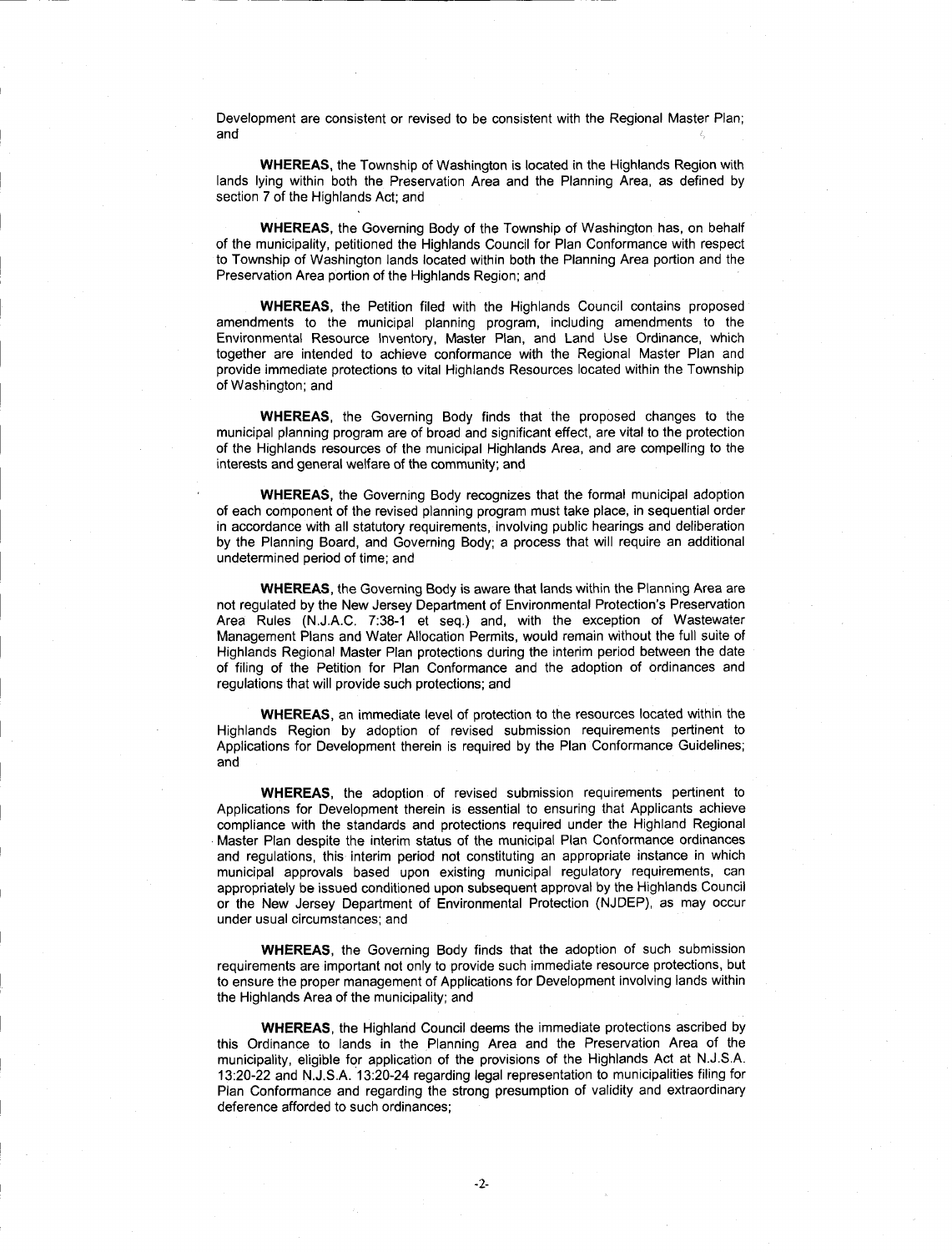NOW THEREFORE, BE IT ORDAINED by the Township Committee of the Township of Washington that the Land Use Ordinance of the Township of Washington be and is hereby amended to incorporate the following provisions

## **SECTION 1**

#### A. APPLICATIONS FOR DEVELOPMENT.

No Application for Development (as defined pursuant to the Municipal Land Use Law (N.J.S.A. 40:55D-1 et seq.) involving property located in the municipality for which SECTION 1<br>
A. APPLICATIONS FOR DEVELOPMENT.<br>
No Application for Development (as defined pursuant to the Municipal Land Use Law<br>
(N.J.S.A. 40:55D-1 et seq.) involving property located in the municipality for which<br>
applicat complete or considered for review by the applicable Township of Washington land use Board until and unless the Applicant has obtained and provided a copy of

- 1 <sup>A</sup> Consistency Determination from the Highlands Council indicating that the application is consistent with the Highlands Regional Master Plan; or
- 2 <sup>A</sup> Consistency Determination from the Highlands Council indicating that the application is not consistent with the Highlands Regional Master Plan accdmpanied by <sup>a</sup> certification as detailed in Section 1B below by the until and unless the Applicant has obtained and provided a copy of:<br>A Consistency Determination from the Highlands Council indicating that the<br>application is consistent with the Highlands Regional Master Plan; or<br>A Consist the Highlands Council to achieve consistency with the Highlands Regional Master Plan.

B. FINDINGS OF INCONSISTENCY. Where a Highlands Council Consistency Determination indicates that an Application for Development is inconsistent with the Highlands Regional Master Plan, no such application shall be deemed complete or considered for review by the applicable Township of Washington land use Board, until or unless the Applicant has obtained from the professional(s) responsible for preparation of the Highlands Council to achieve consistency with the Highlands Regiona<br>
Master Plan.<br>
B. FINDINGS OF INCONSISTENCY. Where a Highlands Council Consistency<br>
Determination indicates that an Application for Development is inc B. FINDINGS OF INCONSISTENCY. Where a Highlands Council Consistency<br>Determination indicates that an Application for Development is inconsistent with the<br>Highlands Regional Master Plan, no such application shall be deemed c B. FINDINGS OF INCONSISTENCY. Where a Highlands Council Consistency<br>Determination indicates that an Application for Development is inconsistent with the<br>Highlands Regional Master Plan, no such application shall be deemed c the Highlands Regional Master Plan and specifically describing the revisions made to achieve such consistency

C. EXCLUSIONS. The following specific improvements and related applications shall be excluded from the provisions of this Section

- 1 Any improvement to <sup>a</sup> single family dwelling in lawful existence as of the effective date of this Ordinance, provided that such improvement: a) is related and dedicated solely to the single famiy residential use of either the dwelling or the property upon which it is situated; b) results in results in the ultimate disturbance property upon which it is situated, by results in results in the unimate distance<br>of less than one (1) acre of land; and c) produces a cumulative impervious<br>surface area of less than one-quarter  $(X)$  acre.
- 2. The reconstruction, within the same footprint, of any building or other structure lawfully existing as of the effective date of this Ordinance, in the event of its destruction or partial destruction by fire, storm, natural disaster, or any other unintended circumstance
- 3 The repair or maintenance of any building or other structure lawfully existing as of the effective date of this Ordinance This exclusion shall not be construed to permit repairs or maintenance activities that alter the footprint of such building or structure.
- 4. The interior improvement, rehabilitation, or modification of any building or other structure lawfully existing as of the effective date of this Ordinance This exclusion shall not be construed to permit activities that alter the footprint of such building or structure.
- 5. The attachment of signs or other ornamentation to any building or structure, to the installation of windows, doors, chimneys, vents, shafts, heating, ventilation, or air conditioning equipment, or to any other such improvement to a building or structure provided it occupies <sup>a</sup> surface area footprint of not more than 50 square feet. This exclusion shall not be construed to permit ultimate disturbance or cumulative impervious surface in excess of that provided at 1, above, for singlefamily dwellings.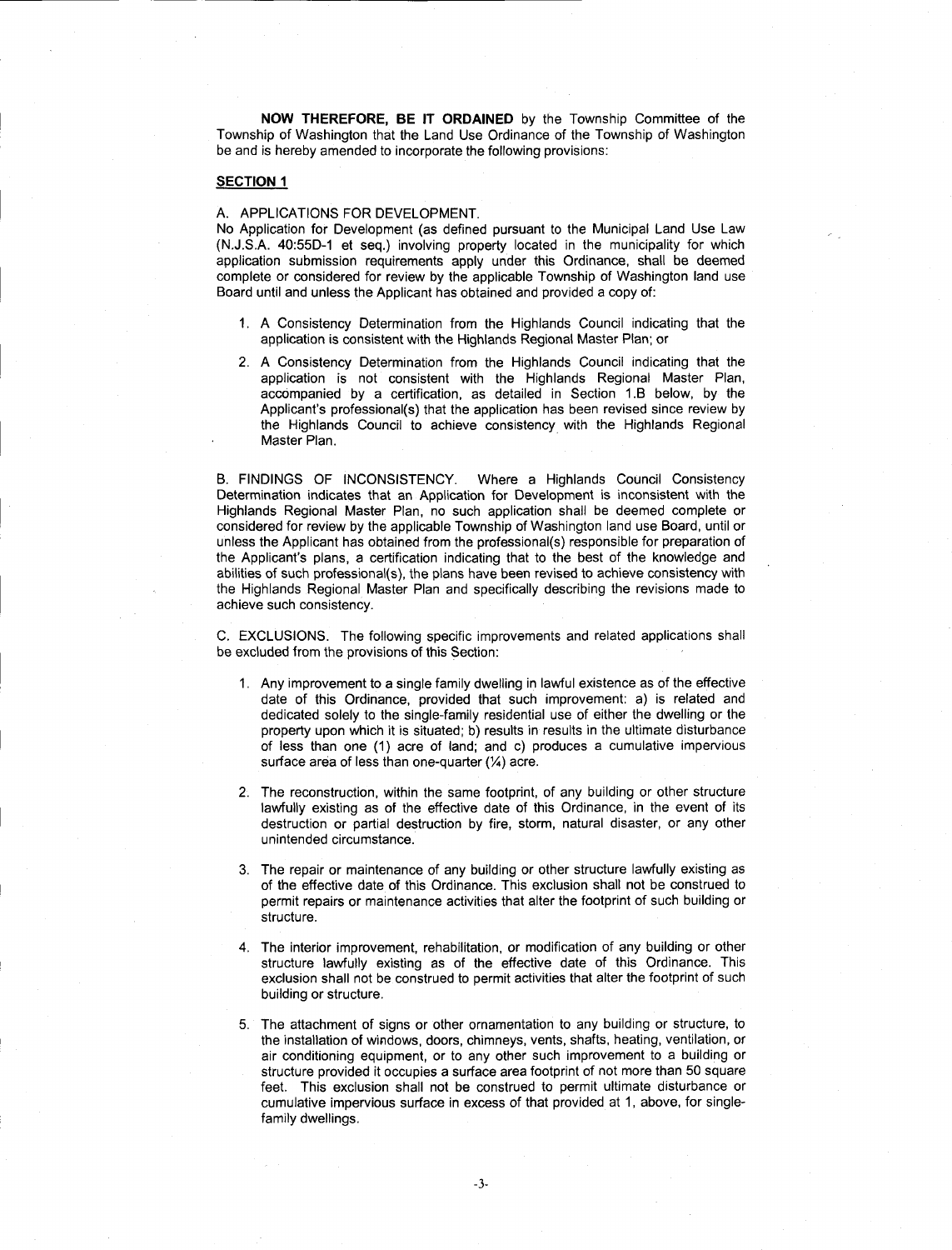- 6 Any improvement or alteration to <sup>a</sup> building or other structure lawfully existing as of the effective date of this Ordinance where such improvement or alteration is necessary for compliance with the provisions of the Americans with Disabilities Act, or to otherwise provide accessibility to the disabled
- 7. Any activity, improvement or development project located (or partially located) in Any activity, improvement or development project located (or partially located) in<br>the Preservation Area for which a Highlands Applicability Determination is not<br>required as a pre-condition of NJDEP permitting, as provided required as a pre-condition of NJDEP permitting, as provided pursuant to NJJ.A.C. 7:38-2.4(b)1 through 2.4(b)10. Any activ<br>the Pres<br>required<br>N.J.A.C. The provide accessibility<br>
20 otherwise provide accessibility<br>
20 otherwise provide accessibility<br>
21<br>
21 other a Higness a pre-condition of NJDE<br>
21<br>
32-2.4(b)1 through 2.4(b)10.<br>
32 Any activity, improvement

D. EXEMPTIONS. Any activity, improvement or development project listed and demonstrated to constitute a Highlands Act exemption shall be exempt from the provisions of this Section

- 1. Demonstration of a Highlands Act exemption for an Application for Development involving lands located (or partially located) in the Preservation Area shall consist of a Highlands Applicability Determination issued by the NJDEP pursuant to NJJA.C. 7:38-2.4. No or ans decident.<br>Demonstration of<br>involving lands loc<br>of a Highlands A<br>N.J.A.C. 7:38-2.4.
- 2 Demonstration of <sup>a</sup> Highlands Act exemption for an Application for Development involving lands located wholly in the Planning Area shall consist of <sup>a</sup> Highlands Exemption Determination issued by the Highlands Council

E. WAIVER. The Township of Washington may issue a waiver from the provisions of this Section where it can be established by the Applicant and can be verified by the designated representative(s) of the Township of Washington that: of a Highlands Applicability Determination issued by t<br>
N.J.A.C. 7:38-2.4.<br>
2. Demonstration of a Highlands Act exemption for an Appl<br>
involving lands located wholly in the Planning Area shal<br>
Exemption Determination issue

- 1. The activity, improvement or development proposed by the subject Application for Development has not yet been formally determined to be exempt from the Highlands Act, but eligibility for an exemption has been sufficiently established by the Applicant; or
- 2. The activity, improvement or development proposed in the Application for Development will neither encroach upon a Highlands Resource or Highlands Resource Area, nor be of detrimental impact to any Highlands resource or Highlands Resource Area as these are identified and delineated in the Highlands Fighlands Act, but eligibility for an exemption has been sufficiently established by<br>Highlands Act, but eligibility for an exemption has been sufficiently established by<br>the Applicant; or<br>The activity, improvement or devel The activity, improvement or development proposed in the Application for Development will neither encroach upon a Highlands Resource or Highlands<br>Resource Area, nor be of detrimental impact to any Highlands resource or<br>Hig through a formal certification specifically addressing the Highlands Resources 4 of the Highlands Regional Master Plan

F. HIGHLANDS COUNCIL CALL-UP. All municipal waivers or findings of application completeness issued pursuant to this Section shall be subject to Highlands Council call up review and the municipality shall specifically include conditions of this review consistent with this paragraph. In all such cases, the municipality shall within five (5) calendar days of issuance, provide notice to the Applicant and to the Highlands Council of any waiver or finding of application completeness made pursuant to this Section. The Highlands Council call-up review period shall expire 15 calendar days following its receipt of such notice Absent any notice to the municipality from the Highlands Council within that timeframe, the application shall be considered complete, with the date of the waiver or application completeness to be as of the date of first issuance by the municipality. Upon determining to exercise this authority for call-up review, the Highlands Council shall transmit notice to the Applicant and the municipality.

G. DEFINITIONS. For the purpose of this Ordinance, the following terms, phrases, words, and their derivations shall have the meanings stated herein unless their use in the text of this Ordinance clearly demonstrates a different meaning. When not inconsistent with the context, words used in the present tense include the future, words used in the plural number include the singular number, and words used in the singular number include the plural number. The word "shall" is always mandatory and not merely directory.

Applicant - means any entity applying to the Board of Health, Planning Board, Zoning Board of Adjustment, Zoning Officer, Construction Official or other applicable authority of the municipality for permission or approval to engage in an activity that requires an Application for Development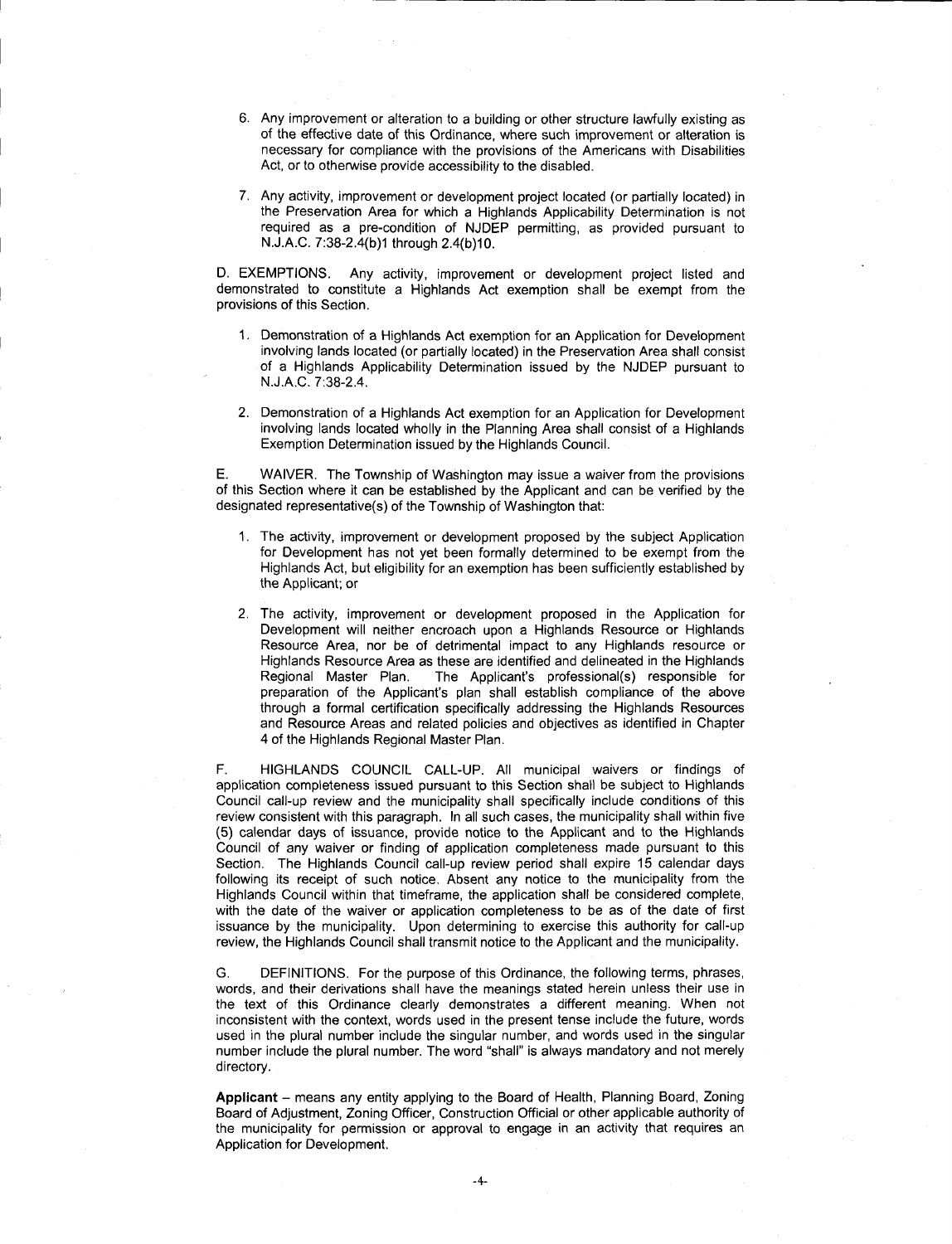Application for Development  $-$  means the application form and all accompanying documents required by ordinance for approval of a subdivision plat, site plan, planned development, conditional use, zoning variance, or direction of the issuance of a permits pursuant to section 25 or section 27 o ans the app<br>approval of<br>variance, or<br>P.L.1975, c.<br>of imperviou of as<br>or dire<br>c.29 tion form and<br>ubdivision plat,<br>ction of the issu<br>(C.40:55D-34 c<br>rface, the expo:

Disturbance - means the placement of impervious surface, the exposure or movement of soil or bedrock, or the clearing, cutting, or removing of vegetation.

all accompanying<br>site plan, planned<br>uance of a permits<br>or C.40:55D-36).t<br>bsure or movement<br>of disturbance of a<br>cognized) tract or<br>ny human activity,<br>of all buildings and<br>urbances such as<br>ae areas. Ultimate Disturbance, Ultimate - means the total existing or proposed area of disturbance of a lot, parcel, or other legally designated (or otherwise legally recognized) tract or subdivision of land, for the purpose of, and in connection with, any human activity, property improvement, or development, including the surface area of all buildings and structures, all impervious surfaces, and all associated land disturbances such as excavated, filled, and graded areas, and all lawn and landscape areas. Ultimate disturbance shall not include areas of prior land disturbance which at the time of evaluation: a) contain no known man-made structures (whether above or below the surface of the ground) other than such features as old stone rows or farm field fencing; and b) consist of exposed rock outcroppings, or areas which, through exposure to natural processes (such as weathering, erosion, siltation, deposition, fire, flood, growth of trees or other vegetation) are no longer impervious or visually obvious, or ecologically restored areas which will henceforth be preserved as natural areas under conservation restrictions

Council

Highlands Council – means the New Jersey Highlands Water Protection and Planning<br>Council.<br>Highlands Act – means the Highlands Water Protection and Planning Act, P.L. 2004<br>c.120, as amended, codified in part at <u>N.J.S.A.</u> 1 **Highlands Act** – means the Highlands Water Protection and Planning Act, P.L. 2004, c.120, as amended, codified in part at  $N. J.S.A.$  13:20-1 *et* seq.

Highlands Applicability Determination  $-$  means the determination made by the NJDEP of whether <sup>a</sup> project proposed for the Preservation Area is a major Highlands development, whether any such major Highlands development is exempt from the Highlands Act, and whether the project is consistent with the applicable Areawide Water Quality Management Plan

Highlands Area - means that portion of the municipality for which the land use planning and regulation are in conformance with, or are intended or proposed to be in conformance with, the Highlands Regional Master Plan.

**Highlands Region** – means all that area within the boundaries of the municipalities listed in subsection a. of section 7 of the Highlands Act.

Impervious Surface - means any structure, surface, or improvement that reduces or prevents absorption of stormwater into land, including, but not limited to, porous paving, paver blocks, gravel, crushed stone, decks, patios, elevated structures, and other similar structures, surfaces, or improvements.

Impervious Surfaces, Cumulative - means the total area of all existing or proposed impervious surfaces situated or proposed to be situated within the boundary lines of a lot, parcel, or other legally recognized subdivision of land, expressed either as a measure of land area such as acreage, or square feet, or as a percentage of the total lot or parcel area.<br>Municipal Land Use Law (MLUL) – measure of land area such as acreage, or square feet, or as a percentage of the total lot or parcel area.

Municipal Land Use Law (MLUL) - means the New Jersey Municipal Land Use Law, N.J.S.A. 40:55D-1 et seq.

NJDEP - New Jersey Department of Environmental Protection

NJDEP Preservation Area Rules - means the regulations established by the NJDEP to NJUEP Preservation Area Rules – means the regulations established by the NJUEP to<br>implement requirements of the Highlands Act, titled "Highlands Water Protection and<br>Planning Act Rules," and codified at N.J.A.C. 7:38-1 et **NJDEP – New Jersey Department of Environmental Protection Area Rules – means the regulations implement requirements of the Highlands Act, titled "Highlanning Act Rules," and codified at N.J.A.C. 7:38-1 et seq.<br>Planning Ac** 

Planning Area - means lands within the Highlands Region not within the Preservation Area (N.J.S.A. 13:20-7).

**Plan Conformance**  $-$  means the process by which a municipality revises the master plan development regulations and other regulations related to the development and use of land to conform them with the goals, requirements, and provisions of the Regional Master Plan in accordance with the Highlands Plan Conformance Guidelines

subsection b. of section 7 of the Highlands Act.

**Preservation Area** – means that portion of the Highlands Region so designated by subsection b. of section 7 of the Highlands Act.<br>**Regional Master Plan** – means the Highlands Regional Master Plan or any revision thereof a **Regional Master Plan –** means the Highlands Regional Master Plan or any revision thereof adopted by the Highlands Council pursuant to  $N. J.S.A.$  13:20-8.